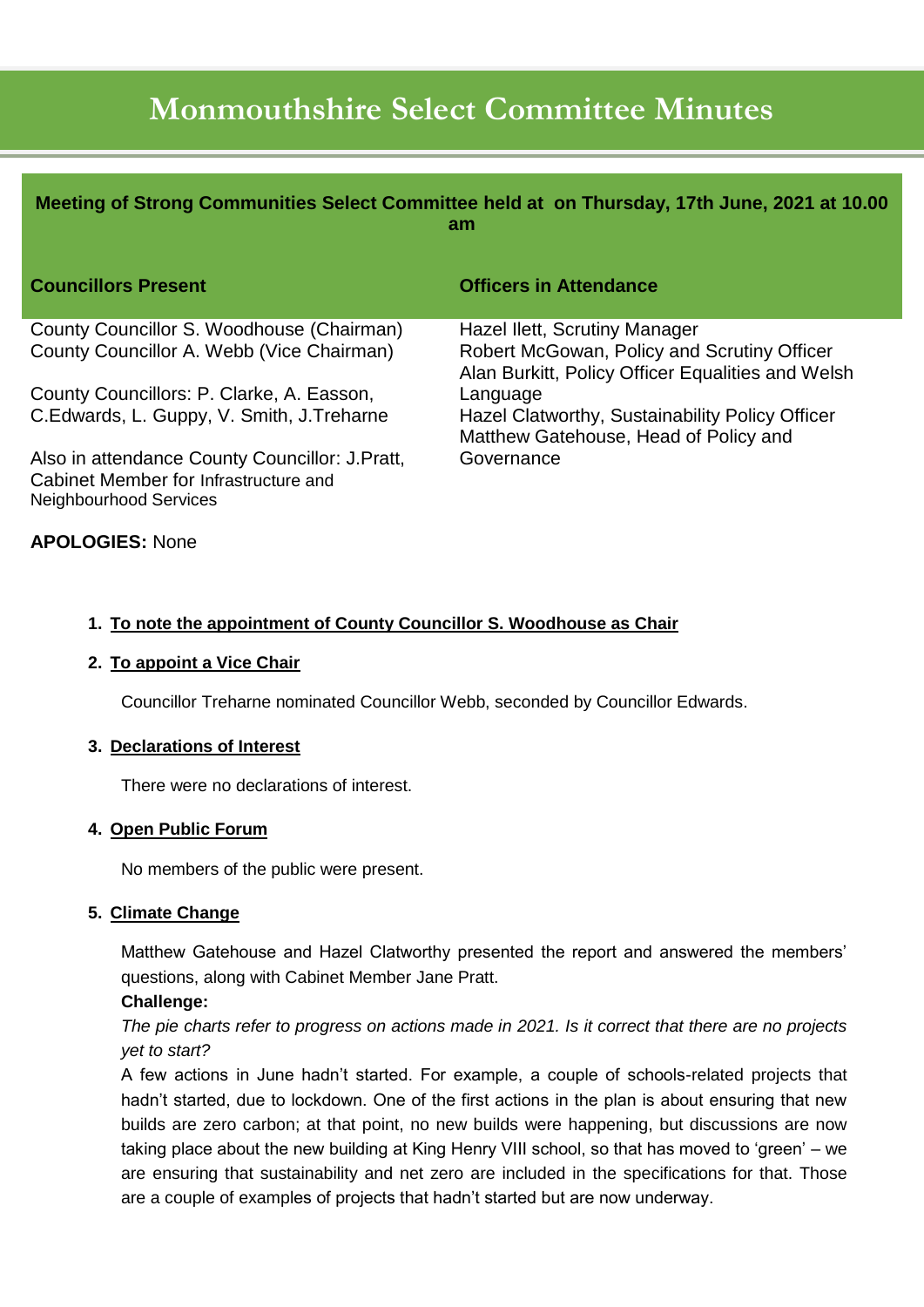

*There is no progress on fitting bike carriers to buses – what is on the table to progress that and make the buses compatible?*

Contractors operate many of the buses that run in the county, so we have less influence over what can be done with those. With the buses that we do run, where the bike racks would need to go is where the engine compartment is, so it's not feasible given the type of buses that we have. As and when we look at renewing buses, this matter will be picked up and explored then, to see if we can use buses for which bike racks are compatible.

*Some residents are complaining about the mowing of green spaces – who decides that larger areas are to remain uncut?*

It would be helpful to receive details by email of the particular areas of concern, so that they can be passed on to Nigel Leaworthy (Commercial and Operations Manager) and his team, who do the mowing. The council is mowing playing fields and pitches. In other areas they have let the wildflowers grow, but still mowing paths around or through those areas so that residents can walk unaffected by wet, cut grass etc. In some of the residential areas, sometimes it's not the council that is responsible i.e. it might be the responsibility of a housing association. Similarly, schools are in charge of their own grounds and how they are managed; sometimes, they might ask the council team to mow their area in a way that is not necessarily in accordance with the council's policy. Thus, it would be useful to know in which precise locations residents have concerns. It is tricky to get the balance right, as we have also had many compliments from residents about the wildflowers and the increase of bee numbers.

*Regarding open spaces and mowing, is it worth putting out an update to residents about how effective the measures have been, and to reassure them that the situation is monitored?*

Yes, we will speak to colleagues about this. Press releases went out earlier in the year, and we have done a lot in terms of signage explaining 'No Mow May' and the rationale behind it, but we will indeed follow this up.

*Regarding the Action Plan, are there major areas of concern in any of the amber areas?*

Not all of these matters have progressed as quickly as we would have liked, or as we might need in order to reach net zero by 2030. One example is the commitment to move the council's pension fund away from carbon-intensive industries, following a motion from Councillor Groucott. Since then, the fund has begun to divest significantly from fossil fuel companies and put a larger proportion of investments into a zero carbon tracker, so that we are investing more positively in companies that are proactively looking to reduce carbon from their activities e.g. green energy firms. A significant amount of progress has been taken, in the region of tens of millions of pounds of investments. This sort of action can't take place overnight, however.

Other activities have progressed more slowly than we'd hoped e.g. the installation of Photovoltaic canopies and EV charging at car parks such as County Hall. Pre-pandemic, we were looking to expand the car park at County Hall, as more staff had been consolidated at that site. As part of that proposal, there were plans to install PV canopies in the expanded area. Now, with more people working from home, work on that expansion has paused, as there might not be the need for the extra space in light of altered travel patterns resulting from the pandemic.

*At the end of No Mow Way, where is the council in relation to catching up with grass cutting?* Mowing is resuming for those areas left uncut during May, prioritising the verges at junctions and sports pitches. There is a lot to catch up with, of course, so people might need to be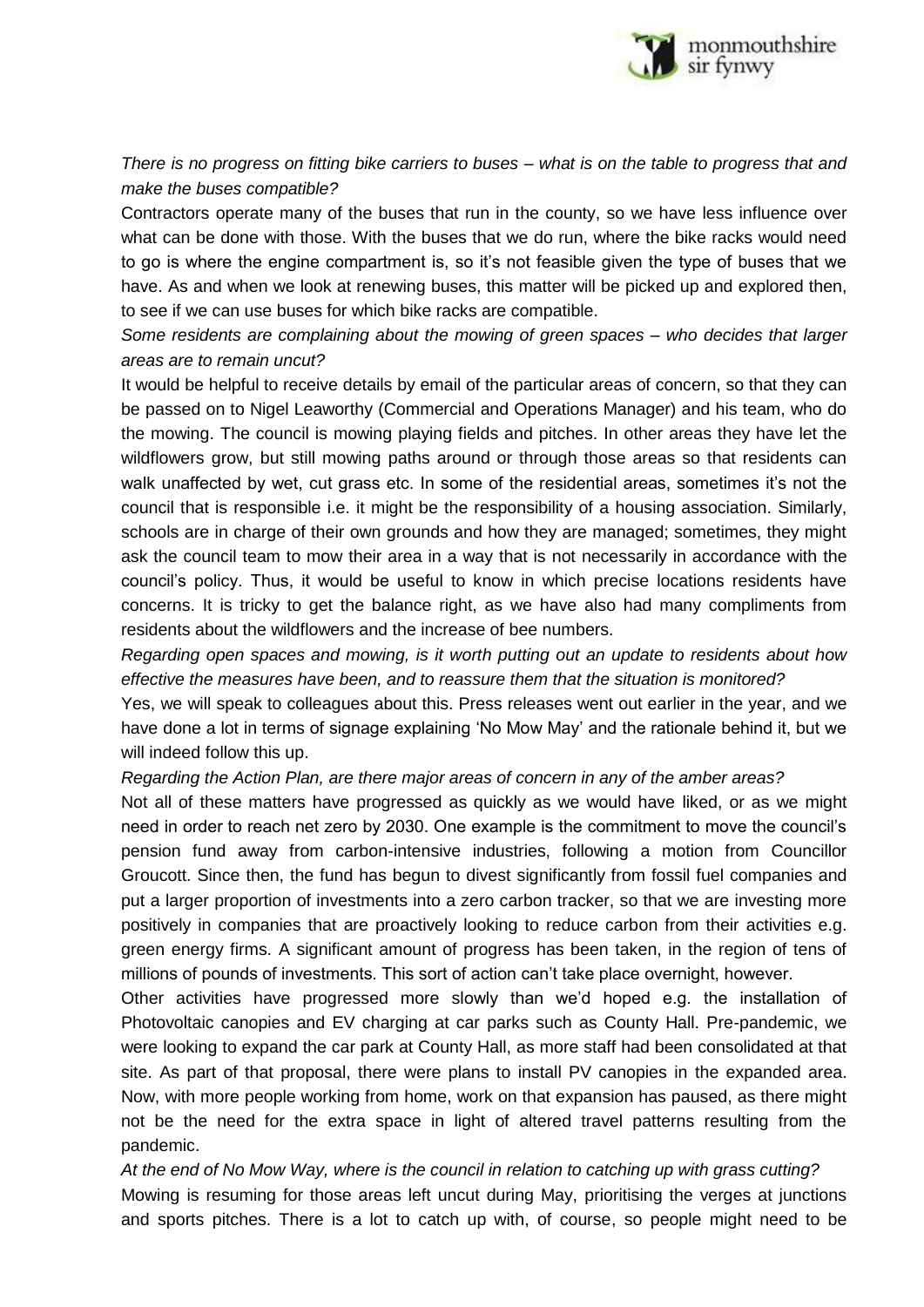

patient. Also, the new cut and collect machine that we are using is very valuable because it collects even the longer mowings. If cut grass is left, it makes the field more fertile, which is bad for the wildflowers as they thrive in soil that is more infertile. Picking up the cuttings is therefore very important, but this machine is slightly slower than the usual ones that leave the cuttings behind – so progress is a little slower, as a result.

*Is the Council doing anything to mark Clean Air Day today?*

One of the actions in the plan that we have been carrying out is an anti-idling campaign. We have worked with schools and had a competition for them to design posters that we can turn into metal signs that will go around the schools, encouraging parents to switch off their engines. As well as being bad for air quality and the environment, there are significant effects on people's health from idling, especially that of young children. This is another example of an amber action that was put on hold because we wanted publicity when the schools were open (as well as in other locations.) There is an air quality management zone in Chepstow and Usk. A group made up of officers from Monmouthshire and Gloucestershire, and some citizens, meets regularly in Chepstow to discuss proposals there. We work closely with the Transition town groups, working on ways to reduce air pollution. In hindsight, a strong publicity drive would have been a good idea, but various communications about it have gone out today on social media linking Clean Air Day with the anti-idling campaign.

*No Mow May was fabulous. We only have grass in the verges in our country lanes and minor Broads – can we include wildflowers? It would help the public to embrace the reduced cutting.*

We don't own all of the land. There have been times, such as during the Eisteddfod, when we have encouraged people to buy and plant wildflower seeds. We do what we can on our own land, and we would certainly agree that more wildflowers in the county would be very welcome, especially given the environmental benefit they would bring.

*A long time ago, Councillor Guppy requested a cycle path between Rogiet and Undy, as it is a dangerous road. But nothing has happened – it is long overdue.*

We have invested a great deal in Active Travel routes over the last 12 months, overseen by officers Paul Sullivan and Susan Hume, both of whom attend the Climate working group, chaired by Councillor Pratt. We have had recent success in leveraging external funds for the development of cycle routes. We currently have a live Active Travel consultation, and would urge members and the public to look at the routes on the council's website, give feedback, and continue to engage with our officers about what works and what else is needed.

*We are losing our investment in wind turbines, and losing out as an authority, therefore.*

We aren't aware of the detail about this, at that time, so can't give a specific response. One of the objectives in the climate strategy and action plan relates to energy. We operate a solar farm that has significant benefits, commercially and in producing renewable energy. There are some challenges when it comes to expanding our renewables, linked to the capacity of the national grid. We are dependent on the power distribution company in our area, Western Power, to have the capacity to enable us to connect more renewable sources into the grid. At present, for example, there is insufficient capacity available to us to reconnect things like solar farms on to the grid. We would need to check the detail regarding wind turbines, but it is the sort of thing that colleagues like Debra Hill-Howells and Ian Hoccom are grappling with. National grid capacity issues are not unique to Monmouthshire. We will get a detailed response regarding wind turbines from colleagues, to present at this committee's next meeting.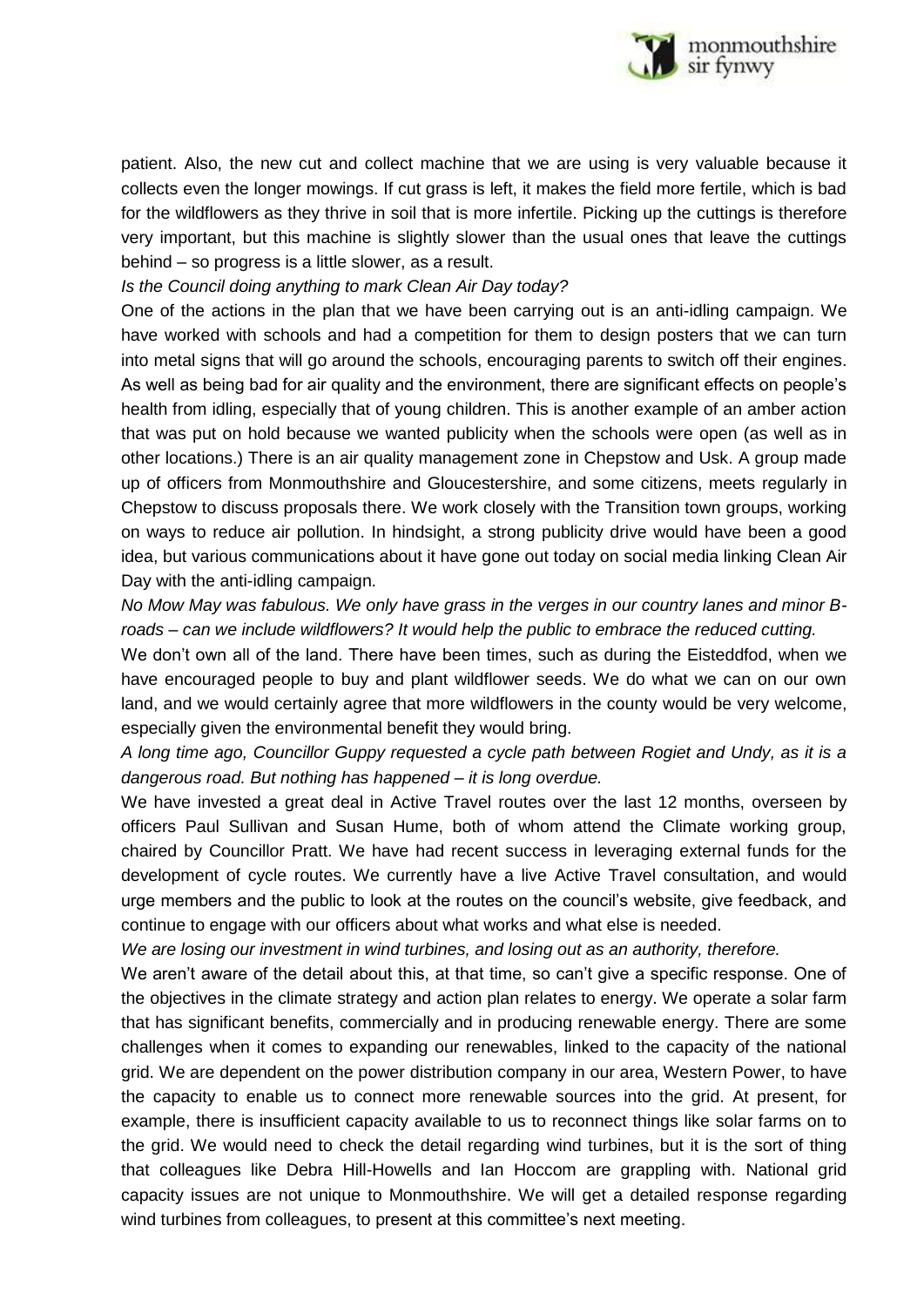

*Regarding Active Travel and the footpath between Rogiet and Undy, someone needs to get hold of it – words need to be turned into actions.*

We applied for funding for this and were rejected by Welsh Government. It has been highlighted in the Burns Report, which the government is taking very seriously. We are lobbying at every avenue to get this done but we do need the finances to do it. We hope to be successful in doing that. We certainly agree that there is a dire need for this footpath.

### *Is there an update on hydrogen cars?*

We've been talking for a long time about piloting the Riversimple hydrogen cars, with 20 due to be beta-tested around the county. The timescale has been a little frustrating, as we hoped to have had them by now. We will soon take delivery of the first though, which will be piloted by our Registrars' service. They are quite small vehicles so wouldn't be suitable for some council services. Riversimple want the cars to work perfectly for us, rather than give is cars with lots of problems. They have therefore made further refinements during lockdown. In terms of larger vehicles, some UK authorities like Aberdeen have been piloting hydrogen refuse trucks. Our officers are keeping up-do-date with the latest technologies and possibilities around that. Currently, the only refuelling station is in Abergavenny, but it is only suitable for Riversimple's Rasa cars, for which it was designed. We would therefore need different refuelling stations for larger vehicles. Therefore, at this time, we are keeping a watching brief on this. If, in the future, we were to have another solar farm, perhaps it could be used to create hydrogen. Big ideas like this are also being considered.

*Has work actually started on the EV charging strategy? It was due to start in April.*

The work was due to start. Funding is in place to bring in someone to work on the development of the strategy. As mentioned above, learning from other authorities is important. One of the connections that we've established is with Oxfordshire council, which is leading the way in this area. A big challenge that we have with EV charging is providing for people who don't have offroad parking. Oxfordshire has received funding from Innovate UK that has enabled them to set up an EV team. They have piloted different approaches for on street charging, such as pop-up chargers and gullies for people to run cables safely underneath the pavement from their house. Because they are ahead, conversations with Oxfordshire are giving our officers pause for thought about our first steps and what needs to happen on the strategy, but also taking us far ahead in our understanding of the issue. Another avenue we're exploring is the possibility of working across the Cardiff Capital Region on this matter. Across the CCR, there is a £10m Challenge Fund to help local authorities address challenges that we can't resolve with current technologies. One of the themes of the fund is accelerating decarbonisation. We are speaking with the fund manager there, who has also been connected into the conversations with Oxfordshire, on the sorts of things we can do and how we could potentially pitch some of these challenges to incentivise private sector companies to come up with some of the solutions that we need.

*With Digital Solutions, there is a reference to car sharing schemes – are we considering other avenues?*

This work started because of a challenge fund. It's been paused because of the pandemic: the firm that has developed a potential digital solution for improving access to rural transport (which, in turn, helps to remove carbon because people are travelling in different ways) has had to pause testing. The proposed solution is divided into three parts: a planner (to plan journeys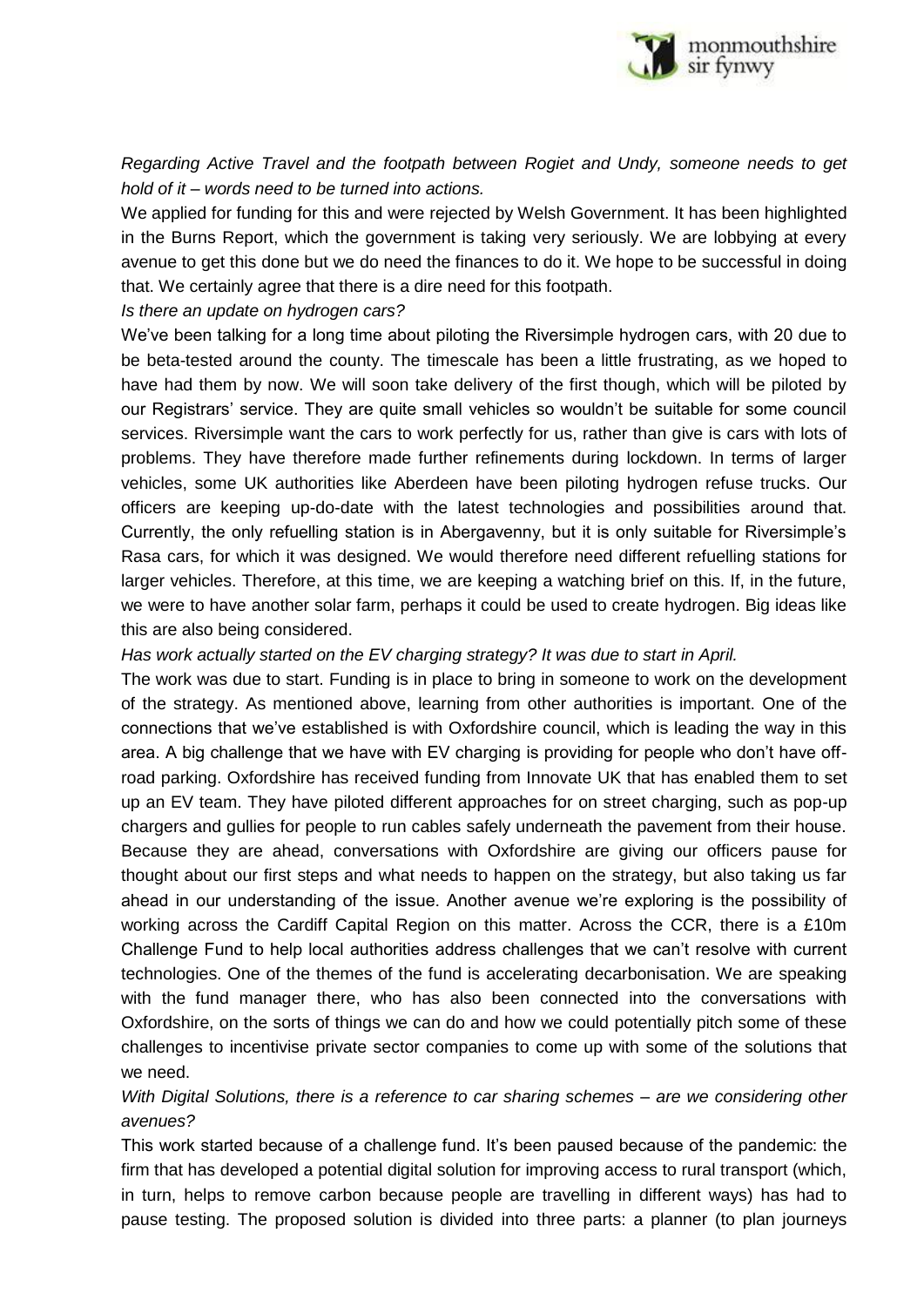

more effectively, taking into account mobility issues etc.), something that enables people to book and access a demand-responsive scheme (allowing people to book at shorter notice, and a more efficient scheme around grassroots), and 'tag along' – a secure lift-sharing scheme.

*How often does the cross party working group meet and are minutes available?*

Minutes are taken but are not routinely published. They can be made available to the committee though, of course. The group meets quarterly, and has done so since the first meeting in January 2020.

*Community meals vehicles are electric but not mentioned in the report?*

These have been electric since 2017, so they have been factored in but we probably haven't updated the committee. 4 or 5 of the Chefmobile vehicles are electric; not all are because of problems with range. As battery range improves, as with all of our fleet, we will look to move the vehicles over to electric.

#### *Is there any suggestion of repeating member training?*

Yes, we aim to repeat the carbon literacy training. The Carbon Literacy Project has accredited training, a day's worth, spread out across a week. It gives a background to the science behind climate change, and helps with understanding the effect that we have on climate change, as individuals and members through their work in the council. We are now a Bronze level carbon literate organisation. Becoming Silver accredited would involve 15% of the workforce doing the training. We are therefore looking to see if a handful of officers can receive the training and then roll it out through our in-house training provision, and roll it out to the wider community. The 4 community reps who attended the climate emergency working group were very positive about it. **Chair's Summary:**

Cabinet Member Jane Pratt first gave the following summation:

Thank you to the chair and the committee for the invitation to attend, and the robust questions. The in-depth scrutiny of the paper is greatly appreciated. When I took over this portfolio two years ago, there wasn't really a budget. What Hazel Clatworthy, Matthew Gatehouse and other officers have achieved in two years is incredible, especially as Hazel works part-time. We've been successful in getting government money and bids for circular economy funding: £626k in January, with which we have made rapid progress. We will access every possible grant to forward this agenda. Every department in the council is committed to deliver our target of achieving net zero by 2030. We would like to have achieved more but in many cases are waiting for technology to catch up. A particular example is the lack of an electric waste truck that can properly service our rural county. I am encouraged that we now have a super ministry in welsh government, headed by Julie James. As indicated in this week's government publication, there will soon be a huge shift in waste and recycling. As a council, we are going to raise our ambition and keep pushing, but to do so we will probably need to take on some external help. Thanks are due to our working group and community champions.

We've had an interesting debate this morning and we thank officers for an informative discussion on what is a cross cutting issue. I'm going to summarise some of the points raised this morning as we draw this item to a conclusion.

We understand there are a variety of reasons slowing the progress around electric vehicles.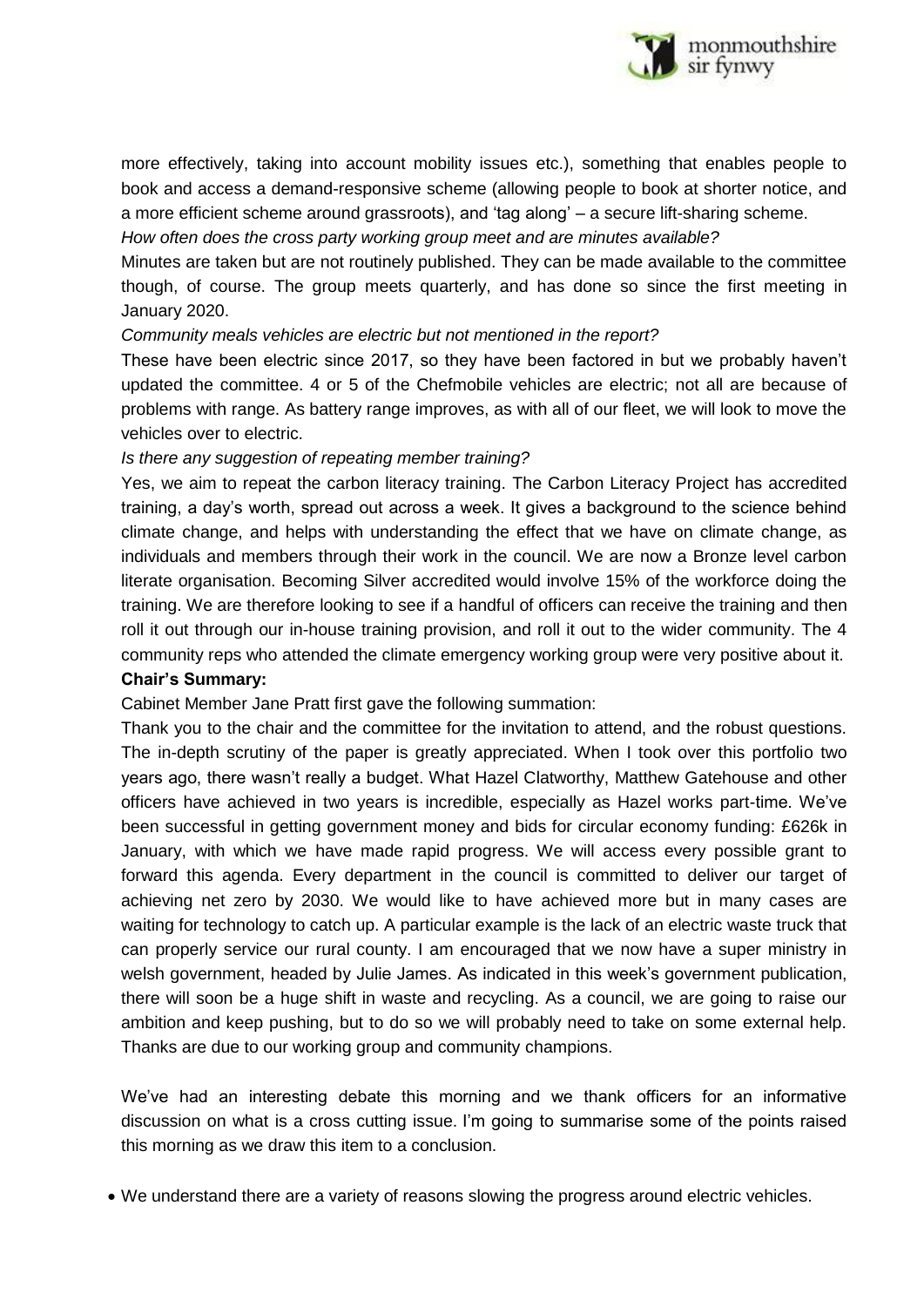

- We are encouraged to hear about the library of things, which is a really useful community initiative.
- In terms of street lighting, we are pleased to hear that the rollout of LED's is almost complete.
- We've heard that remote working has reduced business mileage and has contributed to carbon reduction.
- The expansion of green spaces through wild flower planting is encouraging and has transformed some areas.
- The committee raised issues such as the need for bike racks on buses, acknowledging there are difficulties at the moment in accommodating them.
- Members also highlighted the need to maintain grass areas to ensure safety and access, whilst recognising the benefits brought about by initiatives such as 'No Mow May'. Officers informed that areas that weren't mowed in May will be scheduled as a priority, the teams focussing on verges at junctions and sports fields as the first priority. Members support the 'no mow May' initiative and asked officers to consider how to increase wildflowers along Monmouthshire's B roads, acknowledging that not all of the land is within our gift to change. Members asked officers to provide more information to the public on these initiatives.
- Members feel strongly that cycle paths need to be prioritised, noting the changes in travel patterns due to more homeworking and more people wanting to walk or cycle safely, the example given being between Rogiet and Undy. Officers advised that the Active Travel Consultation is currently underway and they encouraged elected members and the public to engage on this and provide feedback on the routes proposed. Members heard that the bid for funding to Welsh Government has been rejected, but that the Burns report has highlighted this and the Council is lobbying at every opportunity. **Action**: The Committee agreed a formal recommendation to the Cabinet Member to pursue this and to report back to the committee.
- We discussed renewable energy, a member highlighting that neighbouring authorities are harnessing the power of wind turbines. The officers explained that some of the challenge the council is facing is the ability to connect our solar farms and other renewable energy sources to the National Grid. **Action**: The officer agreed to provide a response to the committee outside of the meeting on the barriers to renewable energy.
- Members raised hydrogen fuels and the extent to which we are pursuing this and officers explained the difficulty is the fuelling infrastructure but reassured we are still exploring bigger opportunities around solar and hydrogen.
- We queried progress on the Electric Vehicle Charging Strategy and we were reassured that funding is in place to harness expertise from Oxfordshire County Council who are piloting different approaches for charging on street and are leading the way on this and that learning from them will help us progress our own strategy on this, which is an issue across the Cardiff Capital Region.
- In terms of our Digital Solutions to improve access to rural transport, we had paused this work during the pandemic but this is restarting.
- We also discussed the progress of electric vehicles for delivering school meals and community meals, officers advising us that they are working on expanding this as far as the technology allows.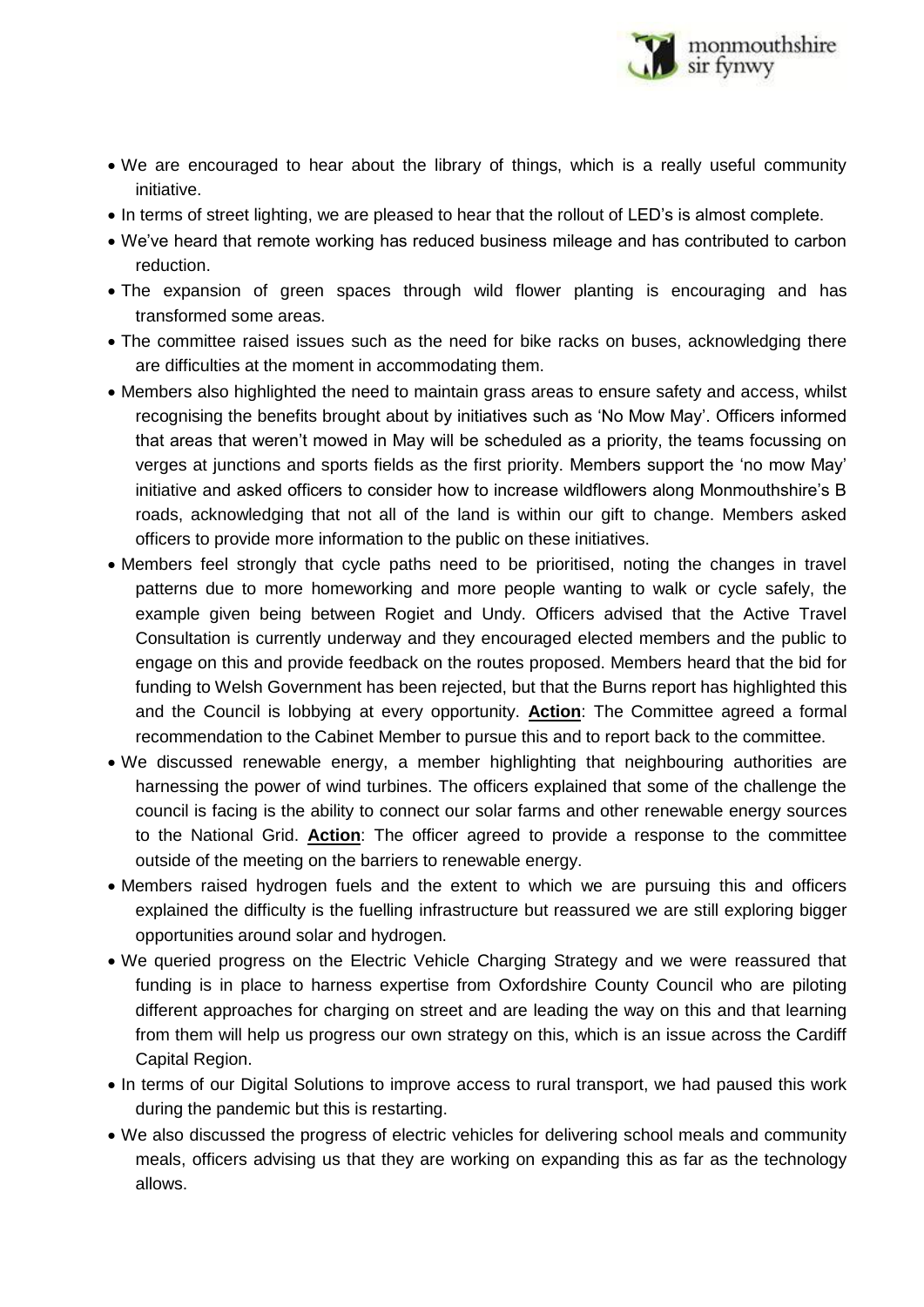

• The Carbon Literacy training has been helpful for those who attended and we are now a 'bronze level' accredited council and we are looking to further roll out training to the wider workforce and the community.

So, in conclusion, we are looking to refresh our strategy but the action plan is constantly evolving to ensure we are exploring the latest initiatives. We have discussed this fully this morning and we are making a formal recommendation to the Cabinet Member Councillor Dymock in terms of Cycle initiatives. The actions highlighted will be addressed and followed up by our scrutiny team.

# **6. Welsh Language**

Alan Burkitt presented the report and answered the members' questions.

# **Challenge:**

*For perspective, how many calls are made in other languages during the same period as the 74 Welsh calls?*

About 75,000 English calls. On calling the council line there is the option to continue in English or Welsh. Expectation levels are likely low, so many Welsh speakers will probably choose the English line. Figures have slowly increased over the years, and that is likely to continue.

*Are the stated Welsh language skills among the staff based on self-evaluation or someone else's determination?*

I have spoken to all of the 'fluent' Welsh speakers, and I know the people in the 'higher' levels. I organise the classes for the 'lower' levels; the further someone goes through the course then they go up the levels. With self-assessment, people tend to under-assess their skills, so I try to chat with them and gauge their level. It's not an exact science, of course, especially as there are different levels of fluency.

*Is there a particular service area that's of concern? CYP looks like a problem area, for example?* Yes, I would agree that there is a shortage of skills in CYP. Frontline is where we have the particular challenge. We have now appointed people in the contact centre who are Welsh speakers, which has worked really well. There has been something of a hiatus due to Covid, but once we are back working in offices as before, we don't have many staff who could speak to someone who comes through the door. This is a problem: if we were challenged, we would have difficulty in offsetting that challenge.

*What support could the Welsh language group in Monmouthshire give to town and community councils, especially in providing translations?*

I've had very fruitful conversations with town and community councils in Monmouth, Usk, Chepstow, Caldicot and Abergavenny. We are trying to be realistic in terms of resources. The website is probably the biggest public service that is provided. From a conversation with Councillor Tudor Thomas we started on the Abergavenny one, and from there, conversations have taken place with other town and community clerks. We have offered to do translations for their sites. They are still under the old Welsh language act, and aren't subject to the same requirements that we are, so don't need to translate as much.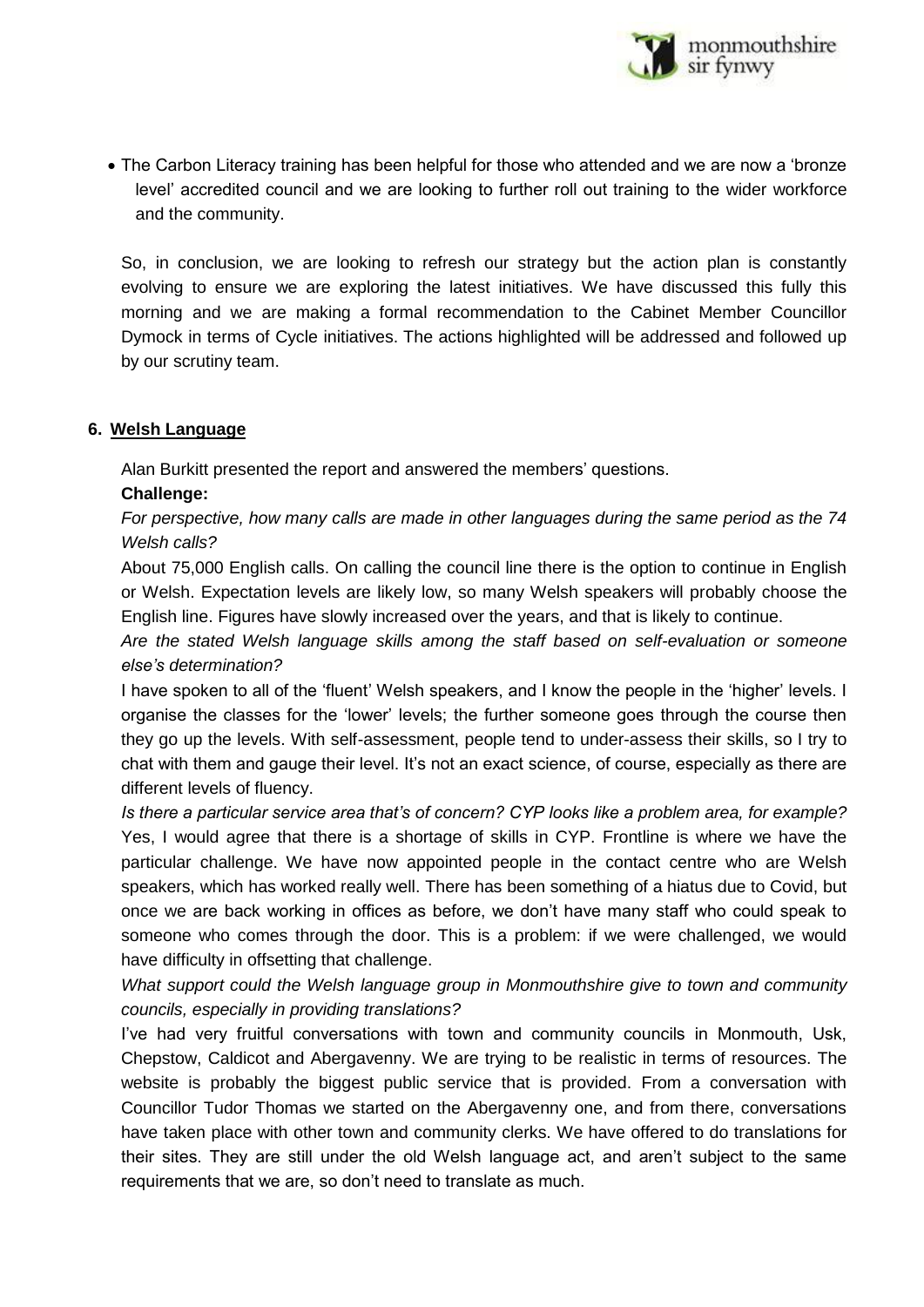

*It would be good to see more in the report, for example, by including the Welsh speaking teaching staff. Can we also highlight the changes in our schools i.e. the new schools, and things like the Welsh youth club in Caldicot?*

Yes, these are interesting points. The 2011 census gave the Welsh-speaking population as 9.9%, approximately 8,500 people; that has no doubt increased in the most recent census. It is therefore a sizeable minority. Concerning data for schools, our focus for this particular report was our resource for providing council services – we therefore can't include schools staff as a resource.

# **Chair's Summary:**

We'd like to thank Alan Burkitt for bringing us the report on our compliance on adhering to Welsh language legislation over the period 2020-2021.

The Officer highlighted several key issues, which are that:

- Training online has been successful and courses such as Say Something in Welsh have been useful
- Our Welsh speaker telephone line is working effectively and whilst we don't have a huge volume of calls, those who use the line are very pleased to have this service
- Recruiting Welsh speaker appointments is the key area where we are struggling. We advertise every role as 'Welsh speaker desirable' but we have only recruited 2 individuals and we are not currently recruiting Welsh Language as 'essential requirements'

A members asked for clarification on the number of Welsh calls (which are 74) in relation to the number of English speaking calls  $\sim$  which are 75 000.

Another member asked whether Town and Community Councils are supported to show commitment to Welsh Language. The officer advised that he has offered to assist through translation of their websites, but suggested they are not subject to the same requirements as a county council.

A member suggested there are more Welsh speakers in our staff than are reported due to staff within schools not having been counted. The officer explained that whilst we could count these staff in our report, but given that they are ring-fenced to their roles, they are not able to support our council services. The suggestion by the member was that we could better promote the Welsh language if we held events with all Welsh-speaking staff.

Action: That the officer takes a report to full council on promoting Welsh language across Monmouthshire.

Councillor Guppy suggested that a full report go to council celebrating our achievements and highlighting progress since Eisteddfod.

## **7. To confirm minutes of the previous meeting**

The minutes were confirmed and signed as an accurate record, proposed by Councillor Webb and seconded by Councillor Treharne.

# **8. Strong Communities forward work programme**